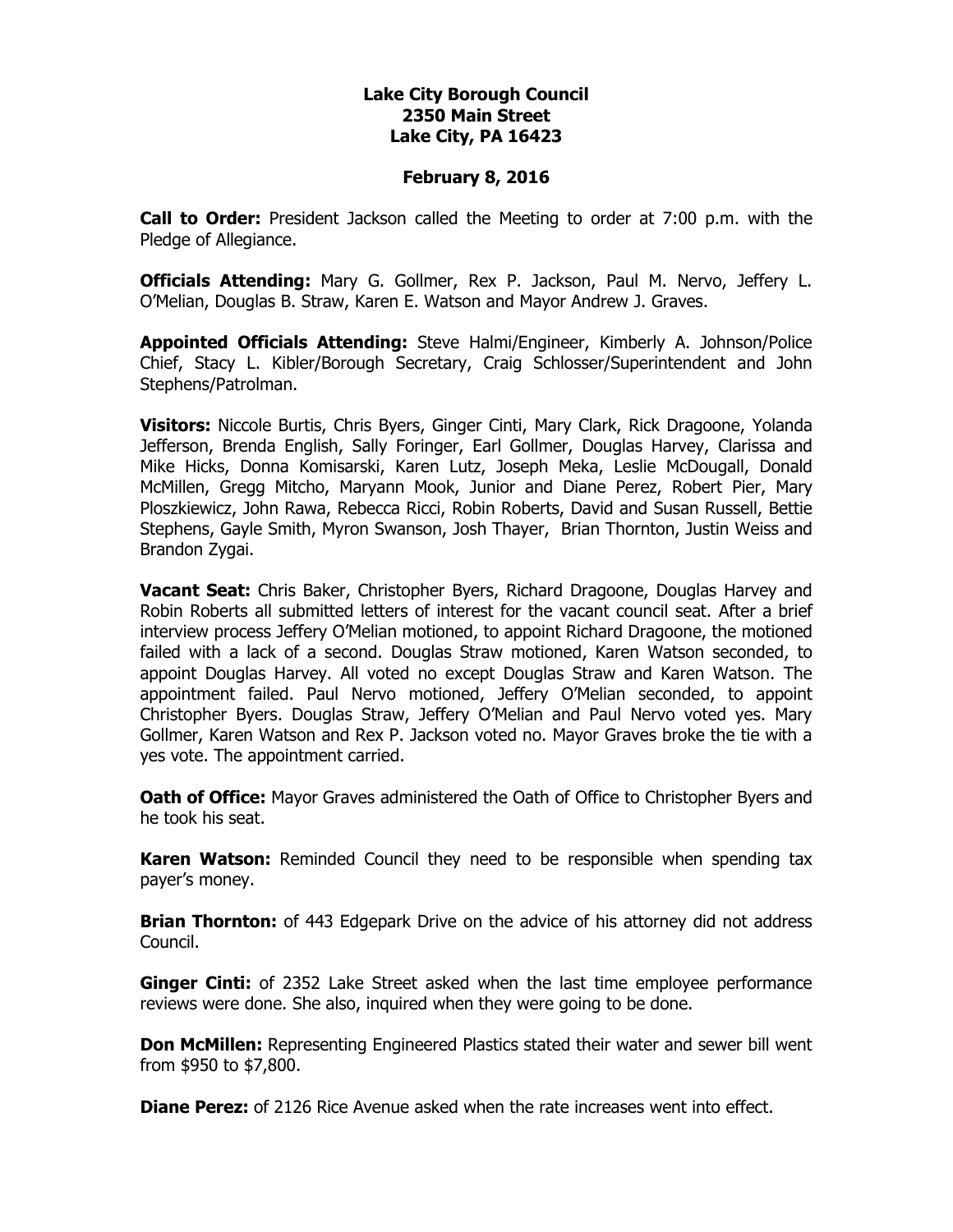**Yolanda Jefferson:** of 2233 Maple Avenue is concerned the rate increase will cause senior citizens to choose water over food.

**Karen Lutz:** of 1649 Twinoaks Drive wanted to know why the PUC did not send notices informing residents of the rate increase.

**Richard Dragoone:** of 1228 Cherry Street is concerned about the storm sewer system on Cherry Street.

**Mary Clark:** of 1704 Cherry Street was concerned about her high water and sewer bill.

**Country Gables Apartments:** David and Susan Russell representing Country Gables Apartments in Girard Township are requesting water service from the borough. At the last meeting Council wanted the township to be responsible for the water billing and did not accept the agreement. In order for Girard Township to become the billing agent they would have to become a water authority and hire a certified water operator. Council tabled taking action on the agreement until the engineer and solicitor could review the terms of agreement.

**Minutes:** Karen Watson motioned, Douglas Straw seconded, for the approval of January 11, 2016, Minutes. All agreed. Motion carried.

**Bills:** Douglas Straw motioned, Karen Watson seconded to approve the February Bills with the exception of the invoices from D&B Custom Wiring. All agreed. Motion carried. The invoices for D&B Custom Wiring will be reviewed at the March meeting after further information is received.

**Rate Increase:** Steve Halmi explained the increase to water and sewer rates is necessary to fund mandated repairs at the water and sewer plants.

**Sewer Televising:** The Sewer Authority reviewed Council's request for assisting in the financing of cleaning and televising the sanitary sewer lines at the connection points for Girard Township. The Authority declined to assist in the financing of this project due to a lack of funds. Council requested Girard Township be contacted to assist in funding the project.

**Country Gardens:** Jack Clark sent correspondence through Girard Township requesting the following information:

- 1. Connection point for the sanitary sewer line.
- 2. Is water service available?
- 3. Rate confirmation.
- 4. Connection point for the water service.

Council will take further action after the engineer has calculated the estimated water rates.

**Council Wages:** Council decided not to amend the Salaries of Mayor and Council ordinance.